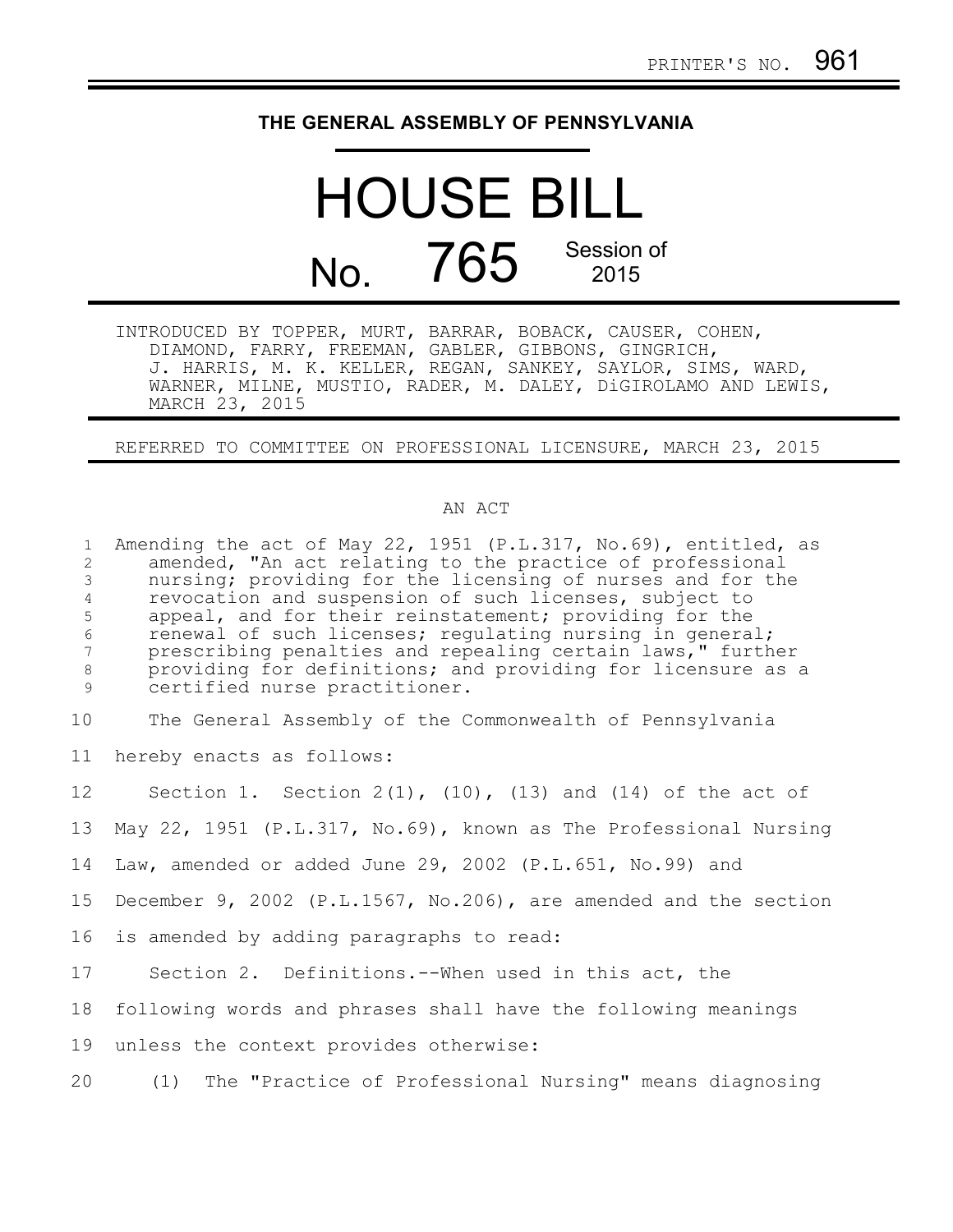and treating human responses to actual or potential health problems through such services as casefinding, health teaching, health counseling, and provision of care supportive to or restorative of life and well-being, and executing medical regimens as prescribed by a licensed physician or dentist. The foregoing shall not be deemed to include acts of medical diagnosis or prescription of medical therapeutic or corrective measures, except as performed by a certified [registered] nurse practitioner acting in accordance with rules and regulations promulgated by the Board. 1 2 3 4 5 6 7 8 9 10

\* \* \* 11

(10) "Medical nutrition therapy" means the component of nutrition therapy that concerns determining and recommending nutrient needs based on nutritional assessment and medical problems relative to diets prescribed by a licensed physician or certified nurse practitioner, including: 12 13 14 15 16

(i) tube feedings; 17

(ii) specialized intravenous solutions; 18

(iii) specialized oral solutions; and 19

(iv) interactions of prescription drugs with food or nutrients. 20 21

\* \* \* 22

[(13) "Collaboration" means a process in which a certified registered nurse practitioner works with one or more physicians to deliver health care services within the scope of the certified registered nurse practitioner's expertise. The process includes all of the following: 23 24 25 26 27

(i) Immediate availability of a licensed physician to a certified registered nurse practitioner through direct communications or by radio, telephone or telecommunications. 28 29 30

```
20150HB0765PN0961 - 2 -
```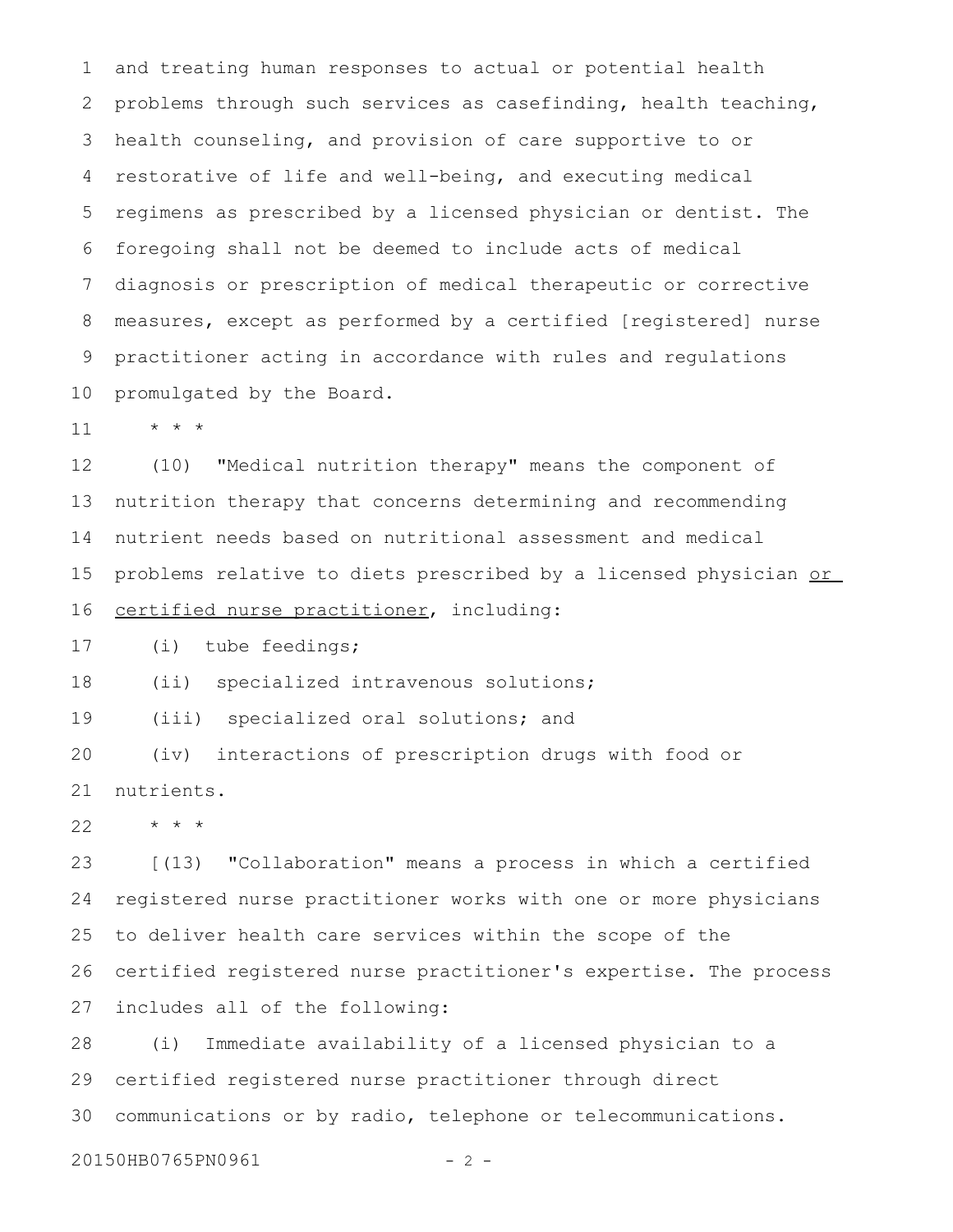(ii) A predetermined plan for emergency services. 1

(iii) A physician available to a certified registered nurse practitioner on a regularly scheduled basis for referrals, review of the standards of medical practice incorporating consultation and chart review, drug and other medical protocols within the practice setting, periodic updating in medical diagnosis and therapeutics and cosigning records when necessary to document accountability by both parties. 2 3 4 5 6 7 8

(14) "Drug Review Committee" means the committee established in section 8.4 whose function is to approve or disapprove, by addition or deletion, the categories of drugs that may be prescribed by certified registered nurse practitioners.] \* \* \* 9 10 11 12 13

(16) "Certified nurse practitioner" or "advanced practice registered nurse-certified nurse practitioner" means a registered nurse licensed in this Commonwealth to practice independently in a particular clinical specialty area or population focus in which the registered nurse is certified. (17) "Population focus" means a category of the population within which a certified nurse practitioner practices, including family/individual across the lifespan, adult-gerontology, neonatal, pediatrics, women's health/gender-related, psychiatric/mental health and any other such categories as designated by Board regulations. (18) "Controlled substance" means any drug designated as such under the provisions of the act of April 14, 1972 (P.L.233, No.64), known as "The Controlled Substance, Drug, Device and Cosmetic Act." (19) "Non-proprietary drug" means a drug containing any quantity of any controlled substance or any drug which is 14 15 16 17 18 19 20 21 22 23 24 25 26 27 28 29 30

20150HB0765PN0961 - 3 -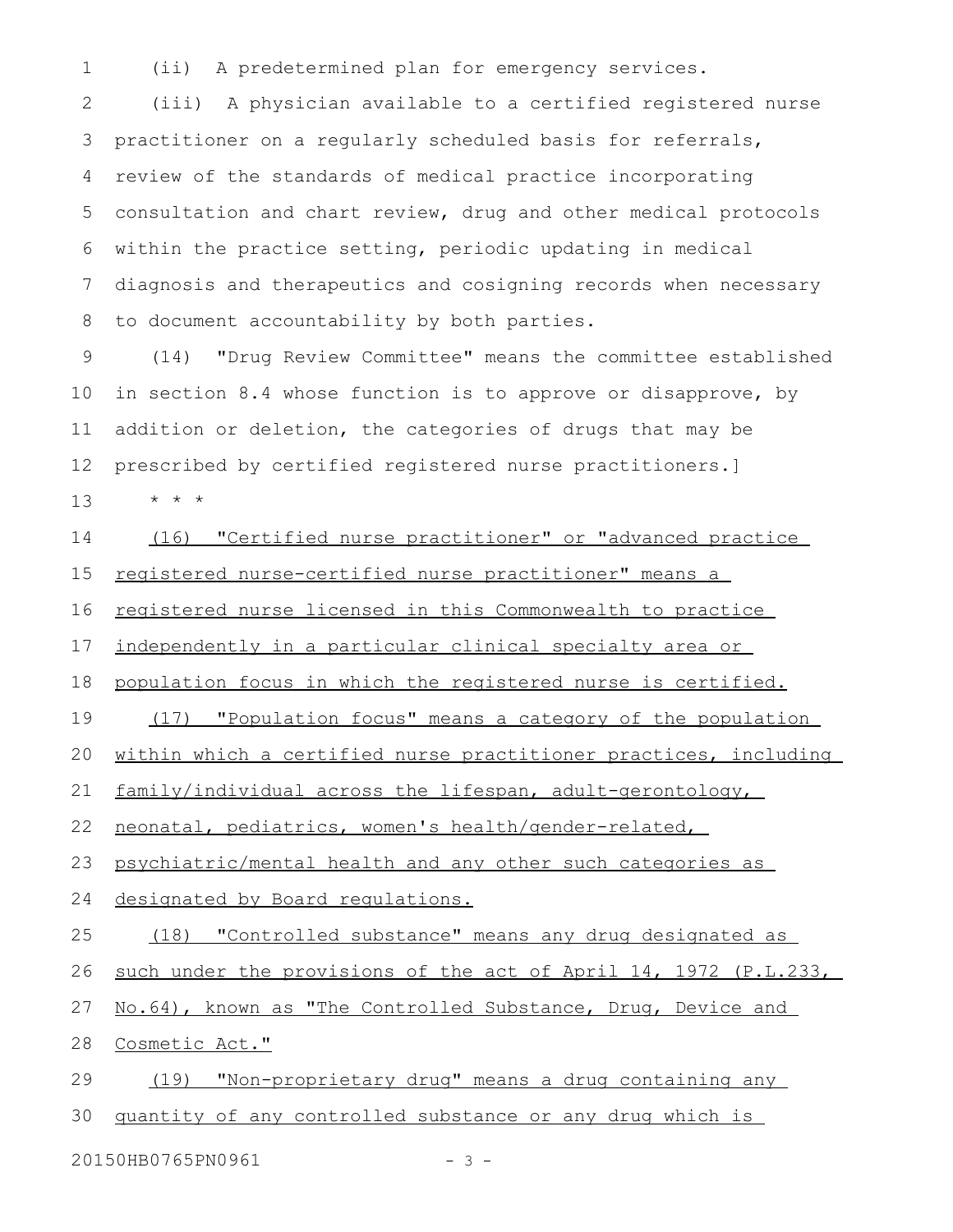required by any applicable Federal or State law to be dispensed only by prescription. (20) "Proprietary drug" means a non-prescription, nonnarcotic medicine or drug which may be sold without a prescription and which is prepackaged for use by the consumer and labeled in accordance with the requirements of the statutes and regulations of the Federal Government and this Commonwealth. (21) "Licensed independent practitioner" means any practitioner licensed under this act to provide care and services, without direction or supervision, within the scope of the practitioner's license. Section 2. Section 2.1(l) of the act, added December 9, 2002 (P.L.1567, No.206), is amended to read: Section 2.1. State Board of Nursing.--\* \* \* (l) Any powers and duties imposed on the State Board of Medicine or jointly imposed on the State Board of Medicine and the State Board of Nursing, with respect to certified [registered] nurse practitioners, by or pursuant to law or regulation shall, after the effective date of this subsection, be exercised solely by the State Board of Nursing. This subsection shall not apply to 49 Pa. Code §§ 21.283(4) (relating to prescribing and dispensing drugs) and 21.321 (relating to performance of tasks without direction; performance of tasks without training; other) unless the State Board of Nursing promulgates a regulation to exercise the duties imposed on the State Board of Medicine by those sections. Section 3. Sections 3.1(b) and 7(b) of the act, amended or added June 29, 2002 (P.L.651, No.99), are amended to read: Section 3.1. Dietitian-Nutritionist License Required.--\* \* \* (b) Nothing in this section shall be construed to require or 1 2 3 4 5 6 7 8 9 10 11 12 13 14 15 16 17 18 19 20 21 22 23 24 25 26 27 28 29 30

20150HB0765PN0961 - 4 -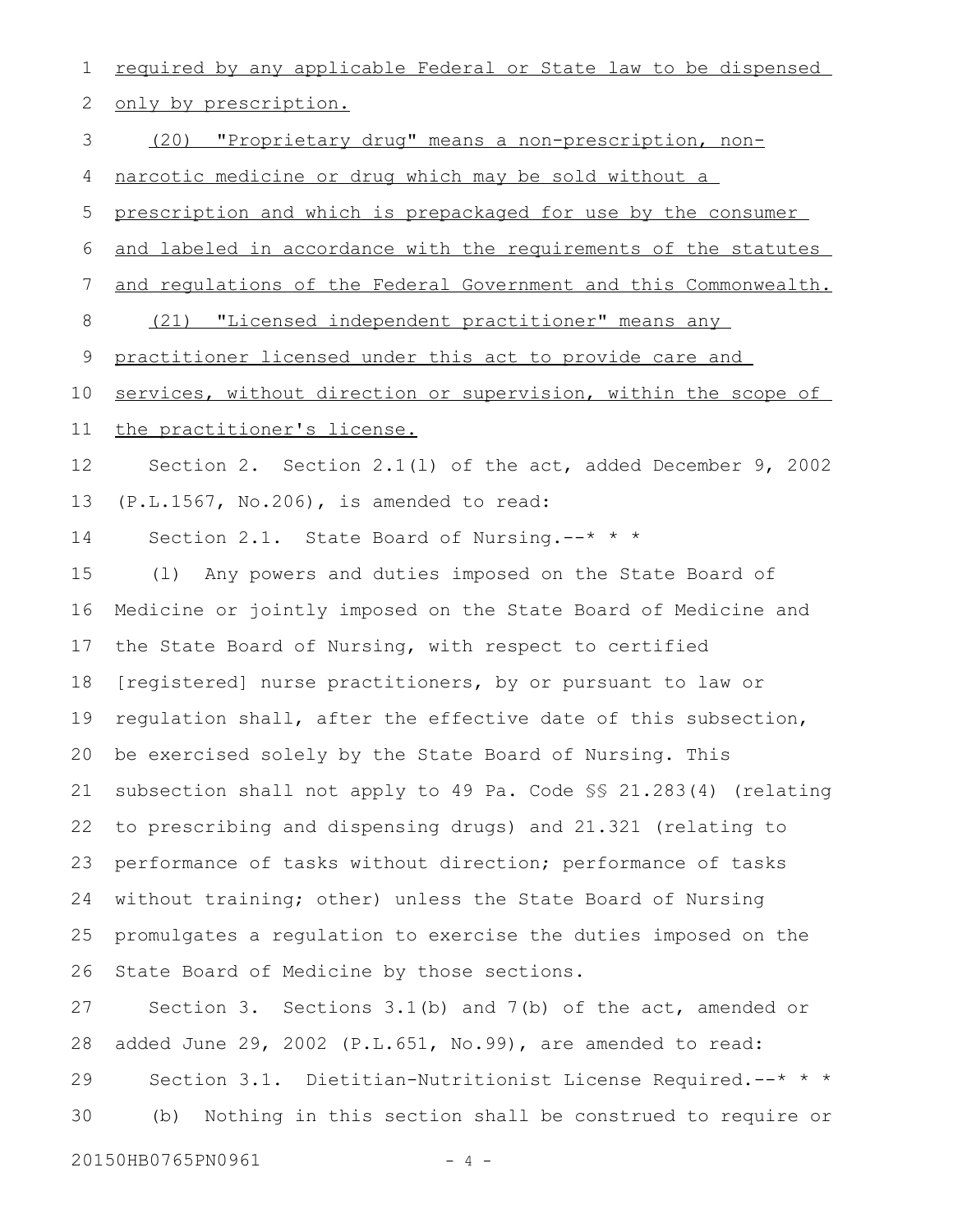preclude third-party insurance reimbursement. Nothing herein shall preclude an insurer or other third-party payor from requiring that a licensed dietitian-nutritionist obtain a referral from a licensed physician, certified nurse practitioner, dentist or podiatrist or that a licensed dietitian-nutritionist file an evaluation and treatment plan with the insurer or third-party payor as a precondition of reimbursement. 1 2 3 4 5 6 7 8

Section 7. Graduates of Schools of Other States, Territories or Dominion of Canada.--\* \* \* 9 10

(b) The Board may issue a [certification to registered nurse practitioners who have] license as a certified nurse 11 12

practitioner to a registered nurse who has completed a course of study considered by the Board to be equivalent to that required in this State at the time such course was completed or who is licensed or certified by another state, territory or possession of the United States or a foreign country as deemed equivalent to Pennsylvania's [certification] licensure requirements in accordance with the [joint] rules and regulations of the [Boards of Nursing and Medicine] Board. 13 14 15 16 17 18 19 20

\* \* \* 21

Section 4. Section 8.1 of the act is amended by adding a subsection to read: 22 23

Section 8.1. Certified Registered Nurse Practitioners; Qualifications.--\* \* \* 24 25

(d) The authority of the Board to certify a licensed 26

registered nurse as a certified registered nurse practitioner 27

shall expire on the effective date of section 8.8. 28

Section 5. Section 8.2 of the act, amended July 20, 2007 (P.L.318, No.48), is amended to read: 29 30

20150HB0765PN0961 - 5 -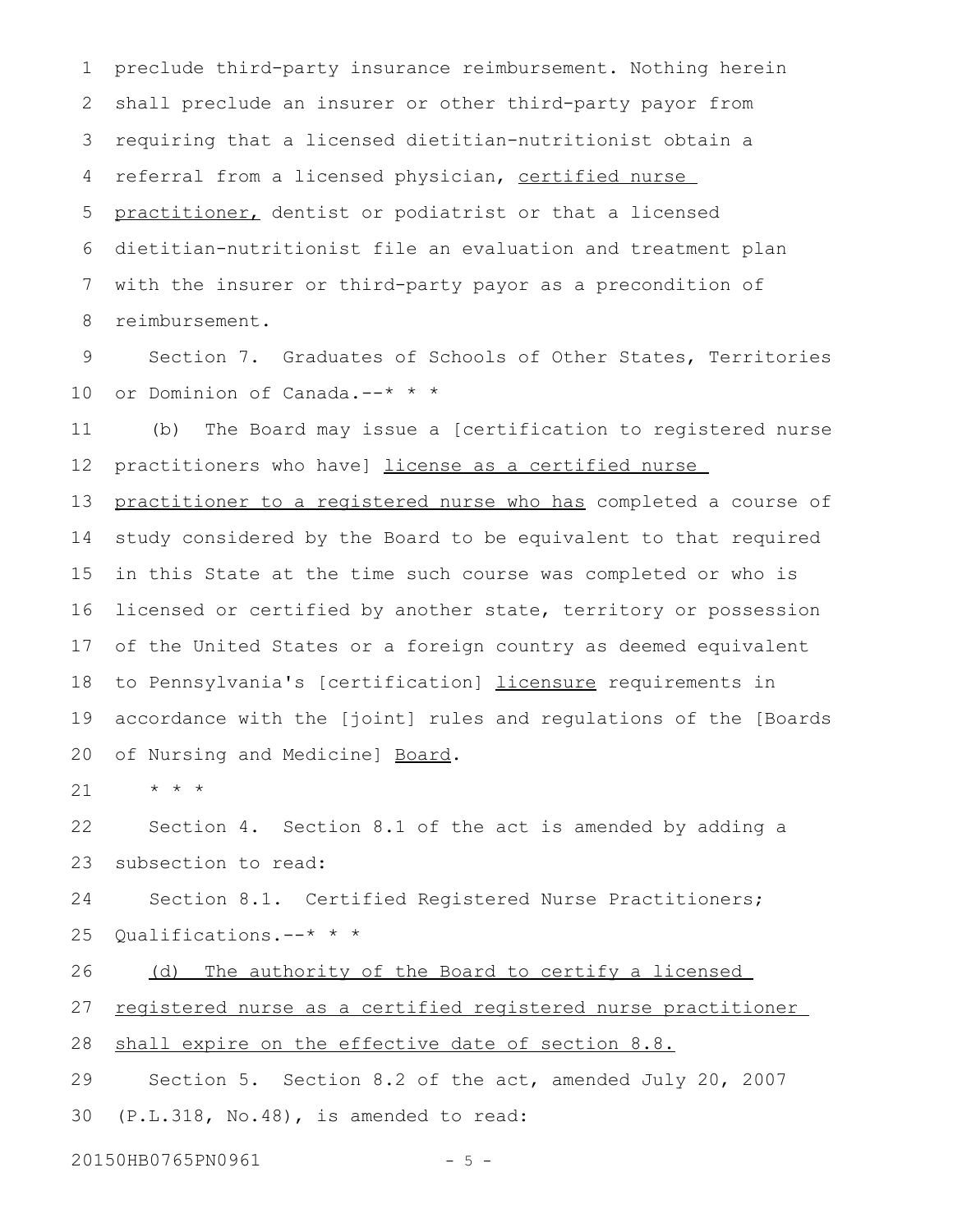Section 8.2. Scope of Practice for Certified [Registered] Nurse Practitioners.--(a) A certified [registered] nurse practitioner [while functioning in the expanded role as a professional nurse] shall practice within the scope of practice of the particular clinical specialty area or population focus in which the nurse is [certified] licensed by the [board] Board. Notwithstanding any other provision of law, a certified nurse practitioner is entitled to all of the following: (1) To practice as a licensed independent practitioner within the scope of practice of the particular clinical specialty area or population focus in which the nurse is licensed by the Board. (2) To be recognized as a primary care provider under managed care and other health care plans. 1 2 3 4 5 6 7 8 9 10 11 12 13 14

(3) To be reimbursed directly by insurers and other third-party payors. 15 16

(b) A certified [registered] nurse practitioner may perform acts of medical diagnosis [in collaboration with a physician and] in accordance with regulations promulgated by the [board] Board. 17 18 19 20

(c) [Except as provided in subsection  $(c.1)$ , a]  $\underline{A}$  certified [registered] nurse practitioner may prescribe medical therapeutic or corrective measures if the nurse is acting in accordance with the provisions of section 8.3. 21 22 23 24

 $(c.1)$  [Except as limited by subsection  $(c.2)$ , and in] In addition to existing authority, a certified [registered] nurse practitioner shall have authority to do all of the following, provided that the certified nurse practitioner is acting within the scope of [the certified registered nurse practitioner's collaborative or written agreement with a physician and] the 25 26 27 28 29 30

20150HB0765PN0961 - 6 -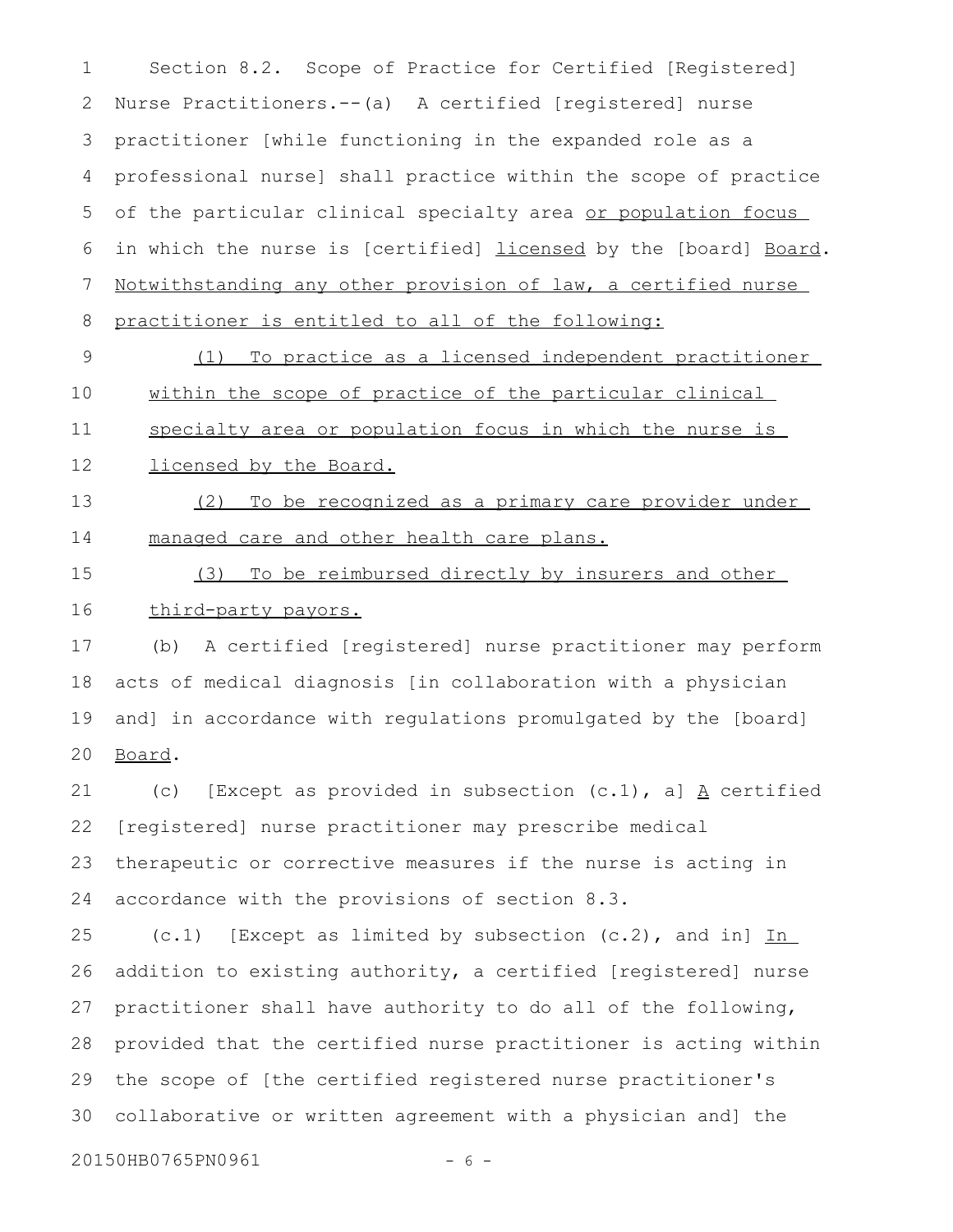certified [registered] nurse practitioner's [specialty] 1

certification: 2

(1) Order home health and hospice care. 3

(2) Order durable medical equipment. 4

(3) Issue oral orders [to the extent permitted by the health care facilities' by-laws, rules, regulations or administrative policies and guidelines]. 5 6 7

(4) Make physical therapy and dietitian referrals. 8

(5) Make respiratory, speech and occupational therapy referrals. 9 10

(6) Perform disability assessments for the program providing Temporary Assistance to Needy Families (TANF). 11 12

(7) Issue homebound schooling certifications. 13

(8) Perform and sign the initial assessment of methadone treatment evaluations[, provided that any] and order [for] methadone treatment [shall be made only by a physician]. 14 15 16

[(c.2) Nothing in this section shall be construed to: 17

(1) Supersede the authority of the Department of Health and the Department of Public Welfare to regulate the types of health care professionals who are eligible for medical staff membership or clinical privileges. 18 19 20 21

(2) Restrict the authority of a health care facility to determine the scope of practice and supervision or other oversight requirements for health care professionals practicing within the facility.] 22 23 24 25

(d) Nothing in this section shall be construed to limit or prohibit a certified [registered] nurse practitioner from engaging in those activities which normally constitute the practice of nursing as defined in section 2. 26 27 28 29

Section 6. Sections 8.3 and 8.4 of the act, added December 20150HB0765PN0961 - 7 -30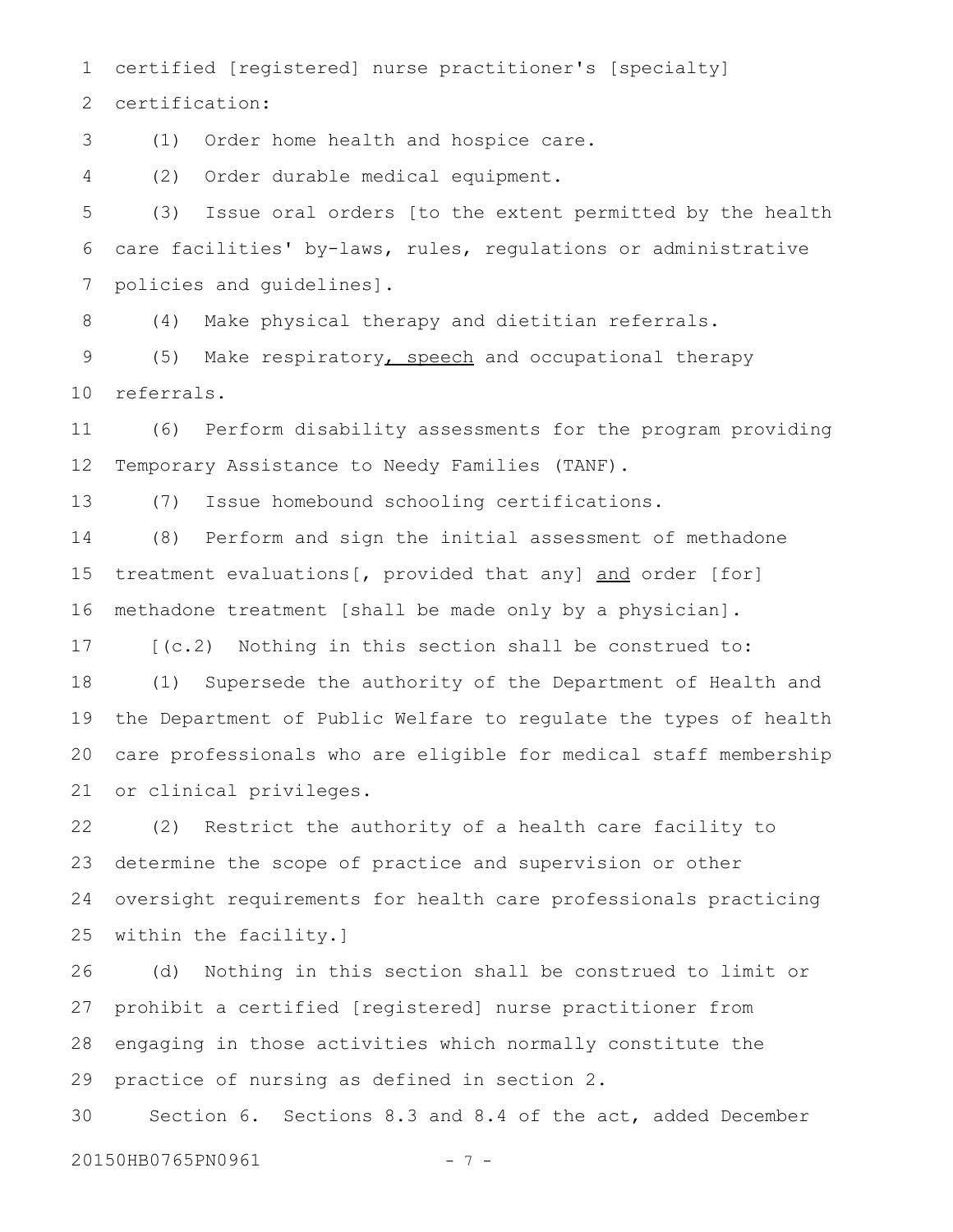9, 2002 (P.L.1567, No.206), are amended to read: 1

Section 8.3. Prescriptive Authority for Certified [Registered] Nurse Practitioners.--(a) A certified [registered] nurse practitioner may prescribe medical therapeutic or corrective measures if the nurse: 2 3 4 5

(1) has successfully completed at least forty-five (45) hours of coursework specific to advanced pharmacology at a level above that required by a professional nursing education program; (2) is [acting in collaboration with a physician as set forth in a written agreement which shall, at a minimum, identify the following: 6 7 8 9 10 11

(i) the area of practice in which the nurse is certified; (ii) the categories of drugs from which the nurse may prescribe or dispense; and 12 13 14

(iii) the circumstances and how often the collaborating physician will personally see the patient] practicing within a clinical specialty area or population focus in which the nurse is certified; and 15 16 17 18

(3) is acting in accordance with regulations promulgated by the [board] Board. 19 20

(b) A certified [registered] nurse practitioner who satisfies the requirements of subsection (a) may independently prescribe and dispense [those categories of drugs that certified registered nurse practitioners were authorized to prescribe and dispense by board regulations in effect on the effective date of this section, subject to the restrictions on certain drug categories imposed by those regulations. The board shall add to or delete from the categories of authorized drugs in accordance with the provisions of section 8.4] proprietary and nonproprietary drugs, subject to any restrictions imposed by Board 21 22 23 24 25 26 27 28 29 30

20150HB0765PN0961 - 8 -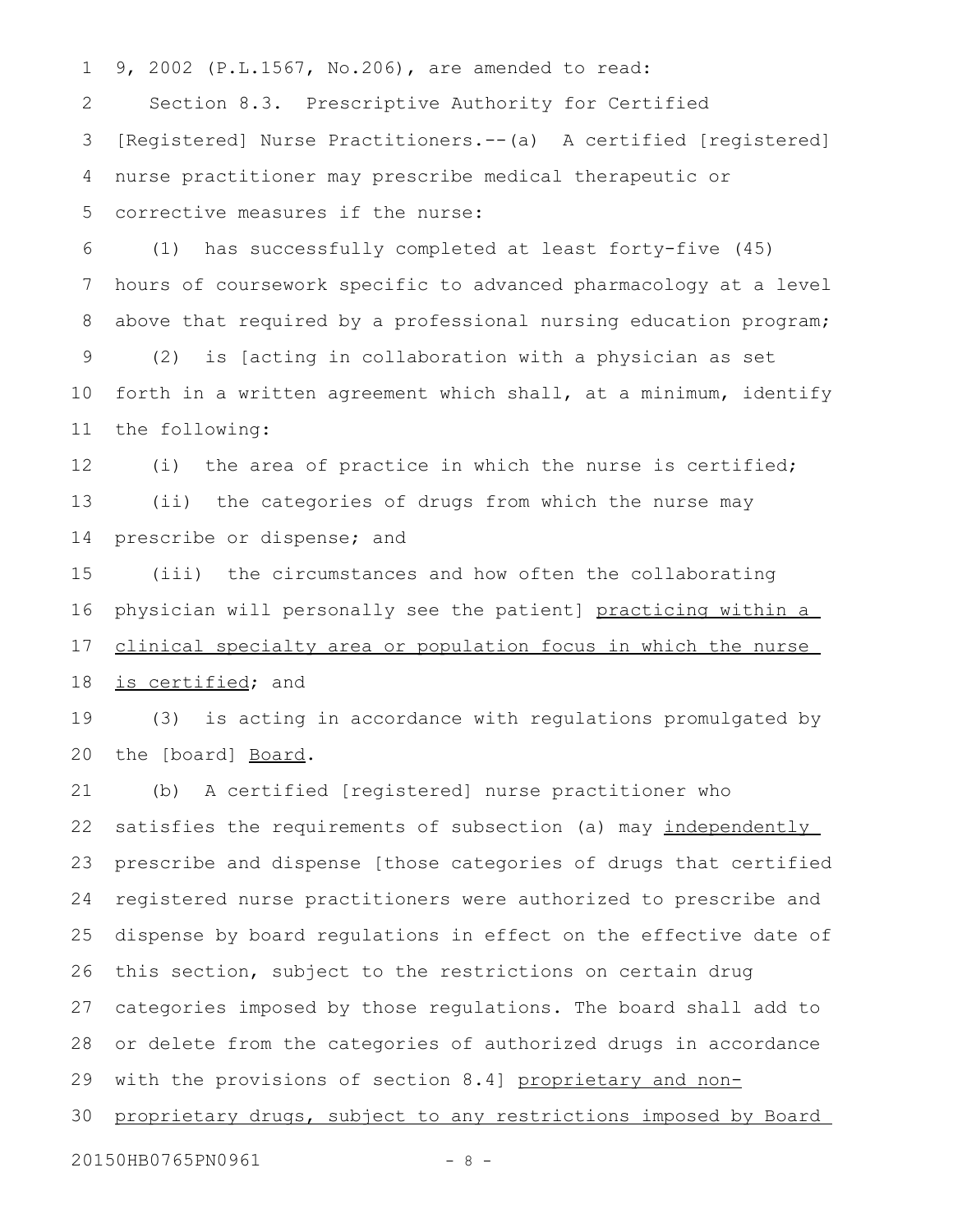regulations or by Federal law. 1

Section 8.4. [Drug Review Committee.--(a) The Drug Review Committee is hereby established and shall consist of seven members as follows: 2 3 4

(1) The Secretary of Health or, at the discretion of the Secretary of Health, the Physician General as his or her designee, who shall act as chairman. 5 6 7

(2) Two certified registered nurse practitioners who are actively engaged in clinical practice, appointed to three-year terms by the Secretary of Health. 8 9 10

(3) Two licensed physicians who are actively engaged in clinical practice, appointed to three-year terms by the Secretary of Health, at least one of whom shall, at the time of appointment, be collaborating with one or more certified registered nurse practitioners in accordance with section 8.3(a)  $(2)$ . 11 12 13 14 15 16

(4) Two licensed pharmacists who are actively engaged in the practice of pharmacy, appointed to three-year terms by the Secretary of Health. 17 18 19

(b) (1) The board shall submit to the Drug Review Committee any proposed change to the categories of drugs that certified registered nurse practitioners were authorized to prescribe pursuant to board regulations in effect on the effective date of this section. The board shall not change, by addition or deletion, the categories of authorized drugs without prior approval of the Drug Review Committee. 20 21 22 23 24 25 26

(2) Within sixty (60) days of a submission by the board under paragraph (1), a majority of the Drug Review Committee shall vote to approve or disapprove the proposed change. (3) If a majority of the Drug Review Committee fails to vote 27 28 29 30

20150HB0765PN0961 - 9 -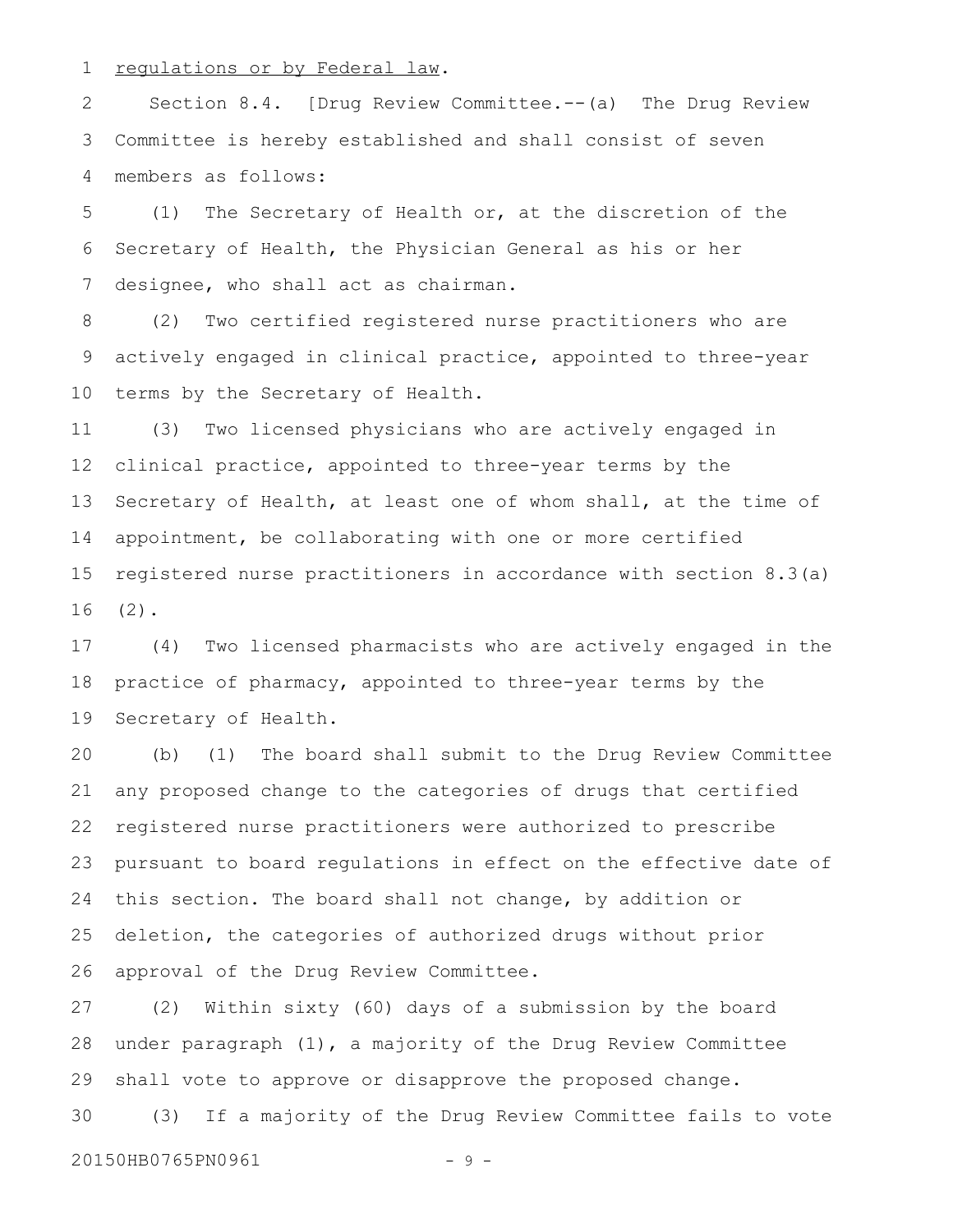to approve or disapprove the proposed change within sixty (60) days of receipt of a submission by the board under paragraph (1), the Drug Review Committee shall be deemed to have approved the proposed change.] (Reserved). 1 2 3 4

Section 7. Section 8.7 of the act, added July 20, 2007 (P.L.318, No.48), is amended to read: 5 6

Section 8.7. Professional Liability.--A certified [registered] nurse practitioner practicing in this Commonwealth shall maintain a level of professional liability coverage as required for a nonparticipating health care provider under the act of March 20, 2002 (P.L.154, No.13), known as the "Medical Care Availability and Reduction of Error (Mcare) Act," but shall not be eligible to participate in the Medical Care Availability and Reduction of Error (Mcare) Fund. 7 8 9 10 11 12 13 14

Section 8. The act is amended by adding a section to read: Section 8.8. Licensure as a Certified Nurse Practitioner.-- (a) A registered nurse who holds current certification by the Board, pursuant to section 8.1, as a certified registered nurse practitioner in a particular clinical specialty area on the effective date of this section shall automatically be deemed to be licensed by the Board as a certified nurse practitioner, either in that specialty area or in the population focus for which that registered nurse is otherwise qualified. The Board shall issue appropriate written notice of such license as a certified nurse practitioner, provided that the issuance of that notice shall not be a condition precedent to practice in accordance with that license. (b) Except as provided in subsection (a), a person shall not qualify for an initial license as a certified nurse practitioner 15 16 17 18 19 20 21 22 23 24 25 26 27 28 29

on or after the effective date of this section unless the person 30

20150HB0765PN0961 - 10 -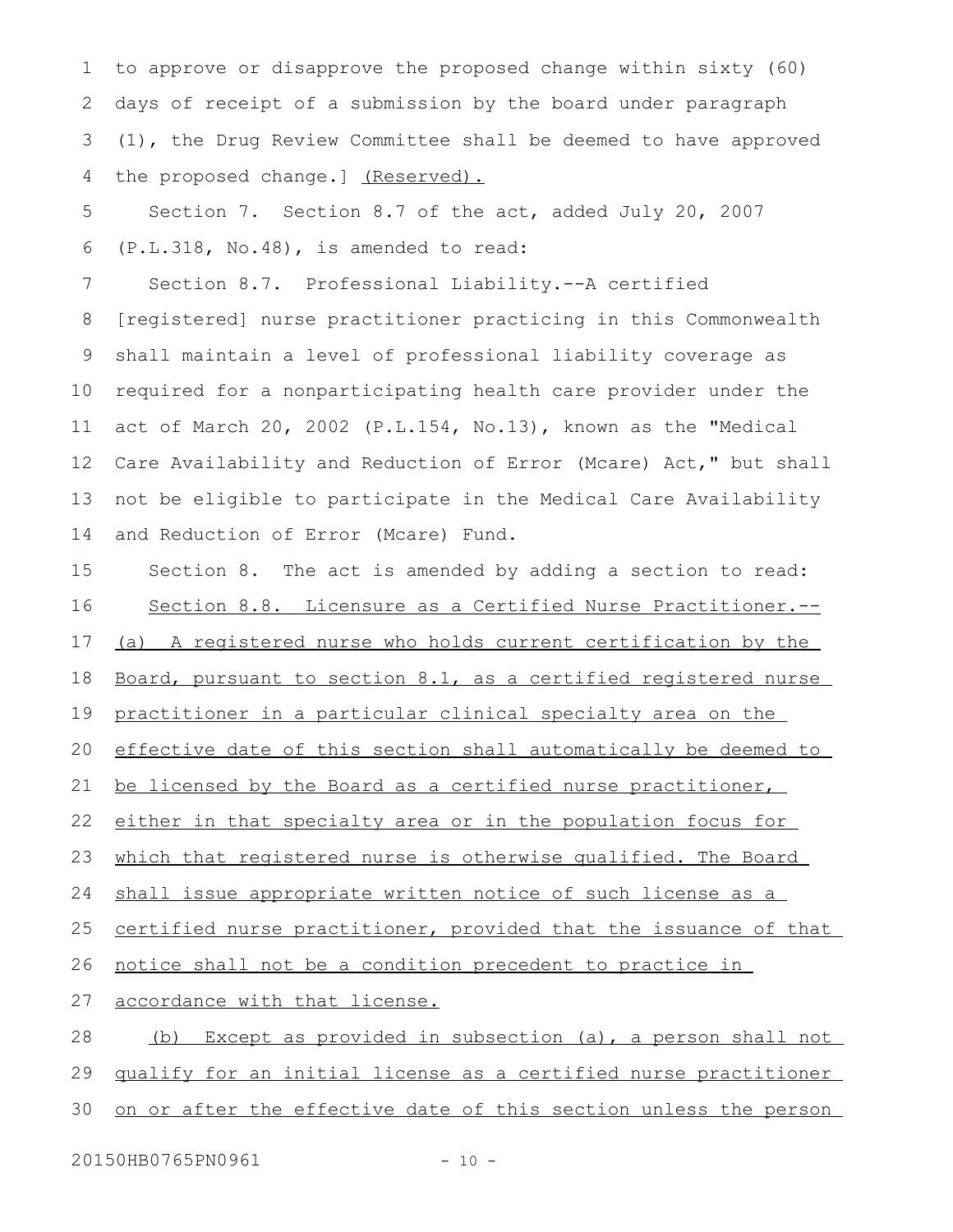1 meets the following criteria:

| $\mathbf{2}$ | (1) Holds a current license in this Commonwealth as a                   |
|--------------|-------------------------------------------------------------------------|
| 3            | registered nurse.                                                       |
| 4            | Is a graduate of an accredited, Board-approved master's<br>(2)          |
| 5            | or post-master's nurse practitioner program.                            |
| 6            | Holds current certification as a certified nurse<br>(3)                 |
| 7            | practitioner from a Board-recognized national certification             |
| 8            | program which required passing a national certifying examination        |
| $\mathsf 9$  | <u>in the particular clinical specialty area or population focus in</u> |
| 10           | which the nurse is seeking licensure by the Board.                      |
| 11           | (c) (1) An initial license pursuant to subsection (a) as a              |
| 12           | certified nurse practitioner shall expire on the same date as           |
| 13           | the nurse's then-current license as a registered nurse is               |
| 14           | scheduled to expire. Such license as a certified nurse                  |
| 15           | practitioner shall thereafter be renewed biennially on the same         |
| 16           | date as the nurse's license as a registered nurse.                      |
| 17           | (2)<br>An initial license pursuant to subsection (b) or section         |
| 18           | 7(b) as a certified nurse practitioner shall expire on the same         |
| 19           | date as the nurse's then-current license as a registered nurse          |
| 20           | is scheduled to expire. Such license as a certified nurse               |
| 21           | practitioner shall thereafter be renewed biennially on the same         |
| 22           | date as the nurse's license as a registered nurse.                      |
| 23           | (3) As a condition for biennial renewal by the Board of a               |
| 24           | license as a certified nurse practitioner, the nurse must do all        |
| 25           | of the following:                                                       |
| 26           | (i) Maintain a current license in this Commonwealth as a                |
| 27           | registered nurse.                                                       |
| 28           | (ii) Maintain current certification through a Board-                    |
| 29           | recognized national certification program in the particular             |
| 30           | clinical specialty area or population focus in which the nurse          |
|              | 20150HB0765PN0961<br>$-11 -$                                            |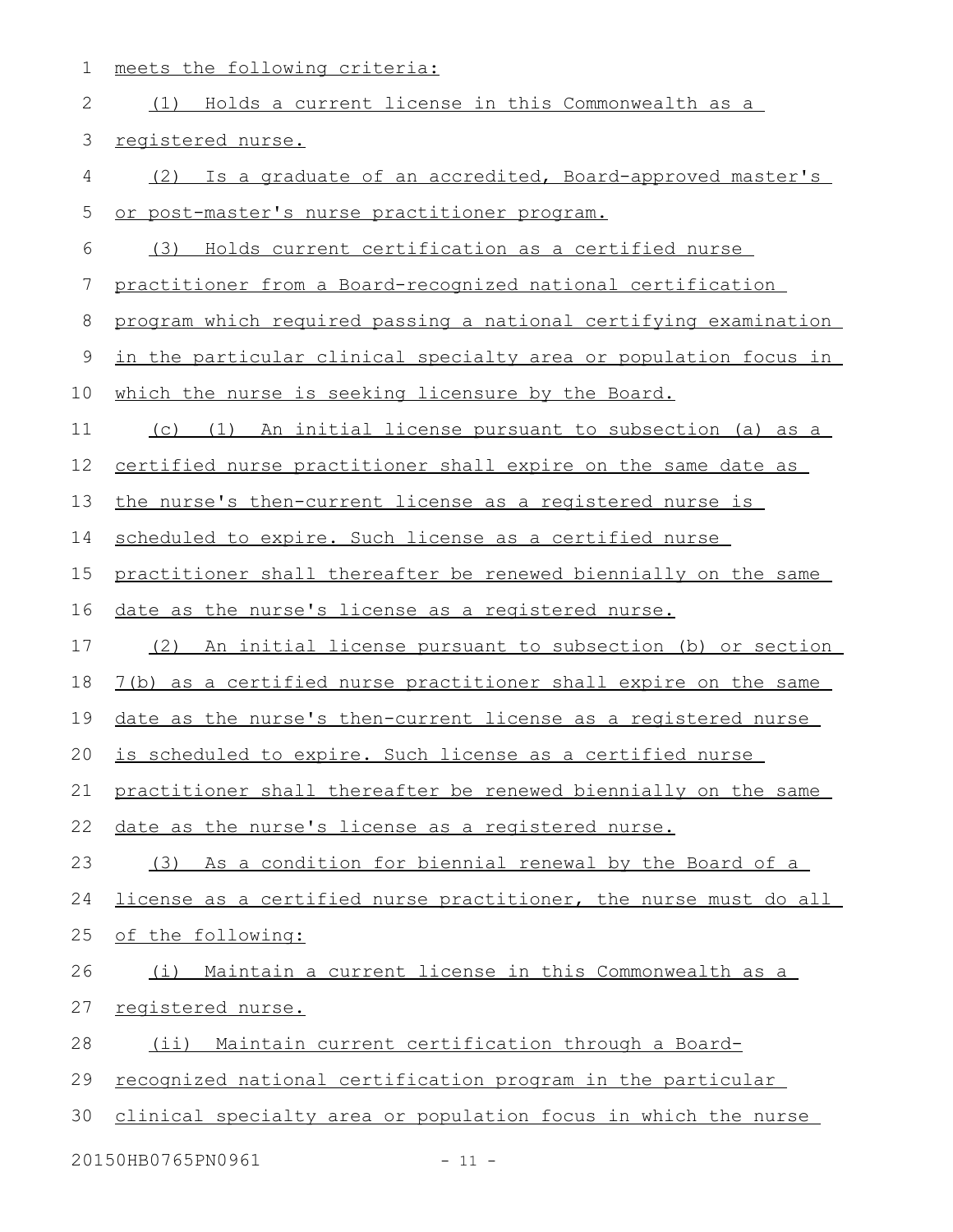is licensed as a certified nurse practitioner by the Board. (iii) In the two years prior to renewal, complete at least thirty (30) hours of continuing education approved by the Board. In the case of a certified nurse practitioner who is prescribing medical therapeutic or corrective measures pursuant to section 8.3, that continuing education must include at least sixteen (16) hours in pharmacology in that two-year period. (d) The Board shall establish a procedure by which a license as a certified nurse practitioner may be amended prior to the biennial renewal date in order to authorize a nurse to practice in a particular clinical specialty area or population focus in which the nurse was not certified on the effective date of this section or on the date on which the nurse's current license as a certified nurse practitioner was issued or renewed. The Board shall authorize a certified nurse practitioner to practice in an additional clinical specialty area or population focus only if the nurse holds current certification from a Board-recognized national certification program which required the passing of a national certifying examination in the additional clinical specialty area or population focus. (e) (1) The use of the terms "certified registered nurse practitioner," "registered nurse practitioner," "certified nurse practitioner" and "nurse practitioner" in any other act shall be deemed to include a person licensed as a certified nurse practitioner pursuant to this section or section 7(b). (2) A registered nurse who is licensed by the Board as a certified nurse practitioner in a particular clinical specialty area or population focus is entitled to use the title "advanced practice registered nurse-certified nurse practitioner" and the letters "A.P.R.N.-C.N.P." It shall be unlawful for any other 20150HB0765PN0961 - 12 -1 2 3 4 5 6 7 8 9 10 11 12 13 14 15 16 17 18 19 20 21 22 23 24 25 26 27 28 29 30